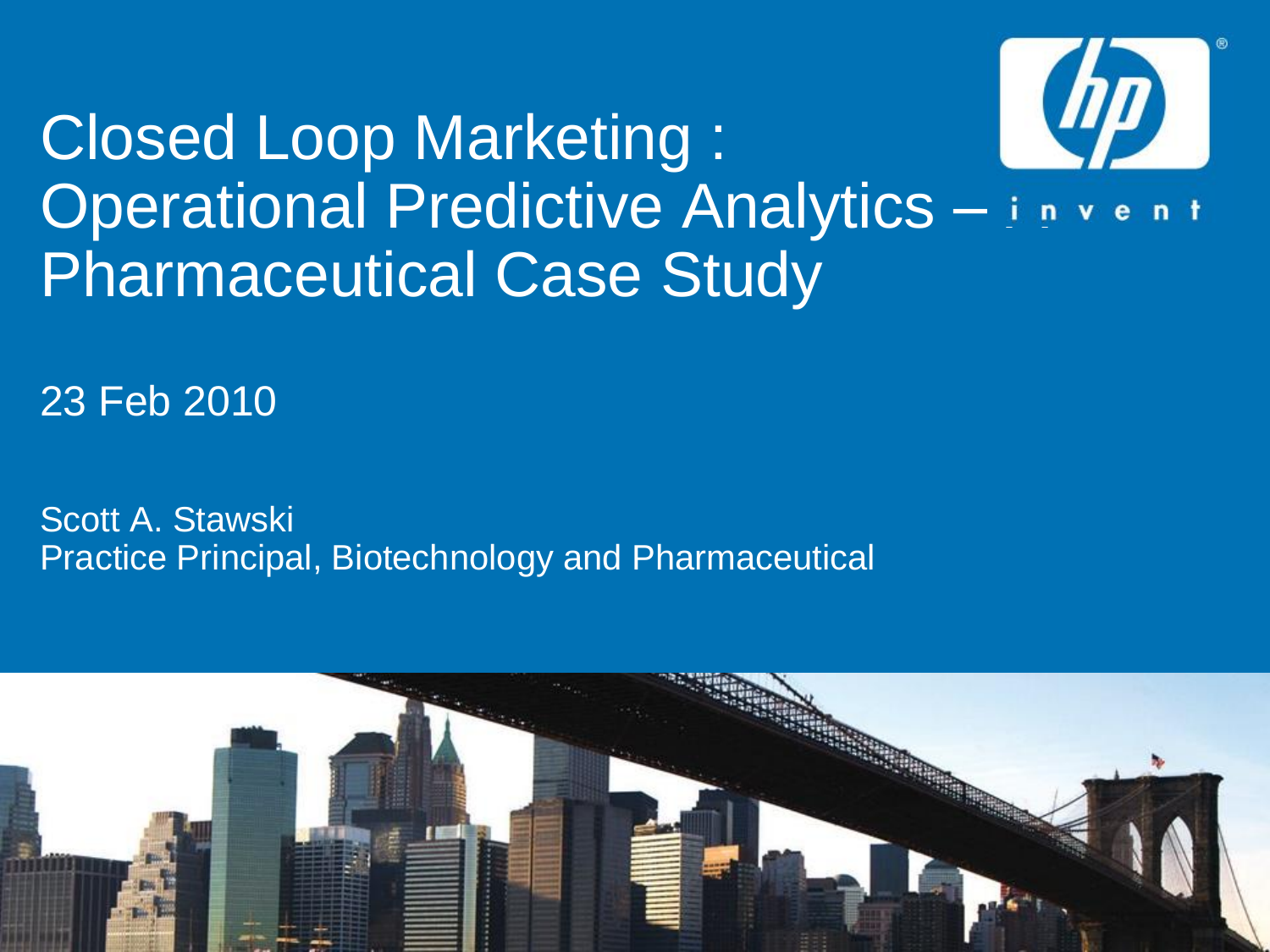### **Overview**



Customer analytics, campaign management, and for some even Closed Loop Marketing have been a reality for years. Industry leaders in health and life sciences are now using their datawarehouse, analytics and campaign management systems to operationalize predictive analytics. This is the ultimate end-state of closed loop marketing – a company using its breadth and depth of information to predict behavior and, automatically, respond to that behavior. This case study features a large pharmaceutical company and the end-state look at a closed loop marketing system.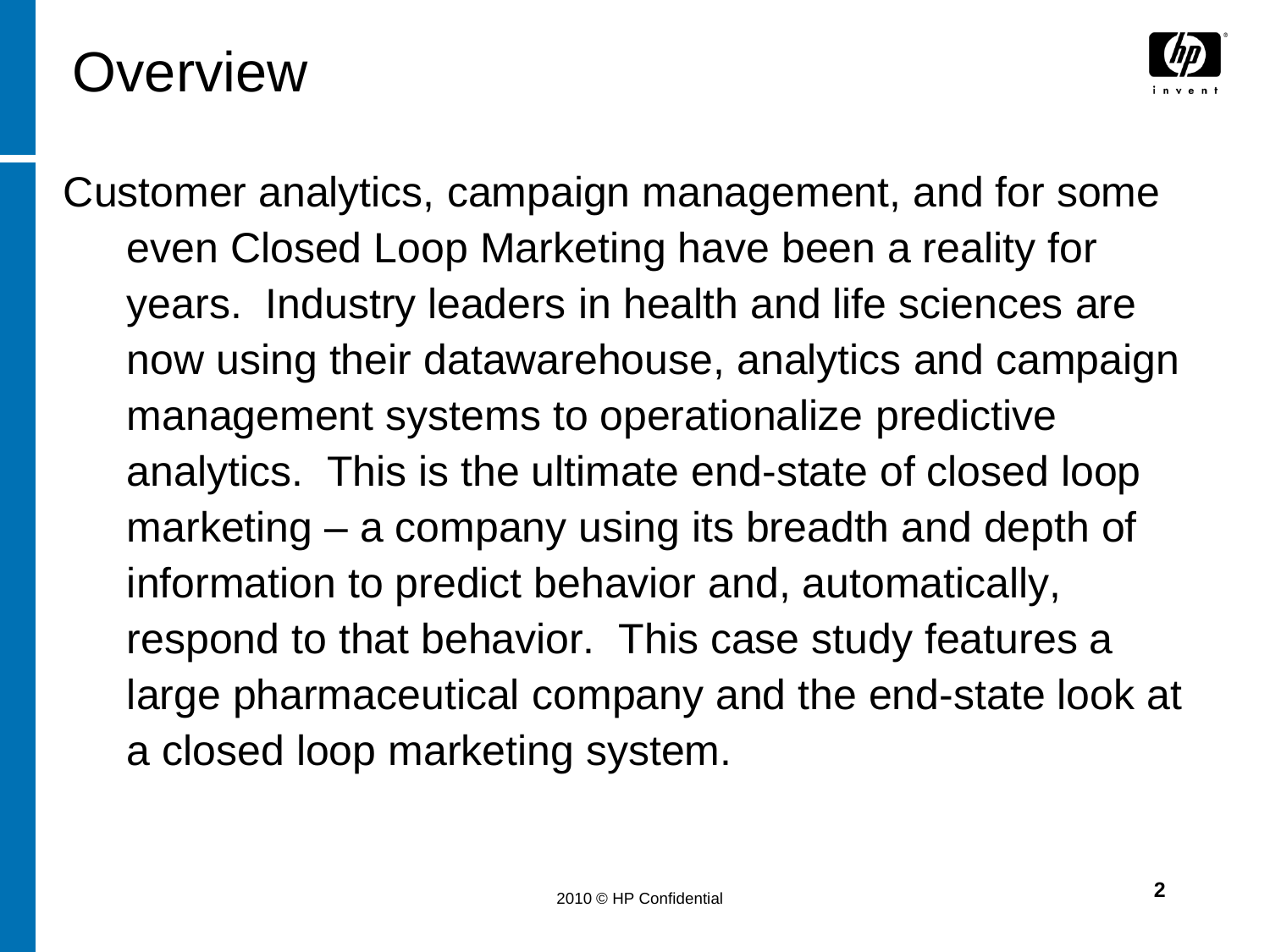

### What is Operational Analytics?

- Leveraging **real-time** events and **analysis** information to enhance sales, marketing and operations activity and customer satisfaction
	- − Right offer, right channel, right time
	- Marrying customer's normal activity with current events
	- − Predicting behavior, trends and outcomes and having the SYSTEM act on it

#### *What it's not:*

- *CRM application – rather, it's an emerging sub-set in that segment*
- *Process that is beyond the technology capability*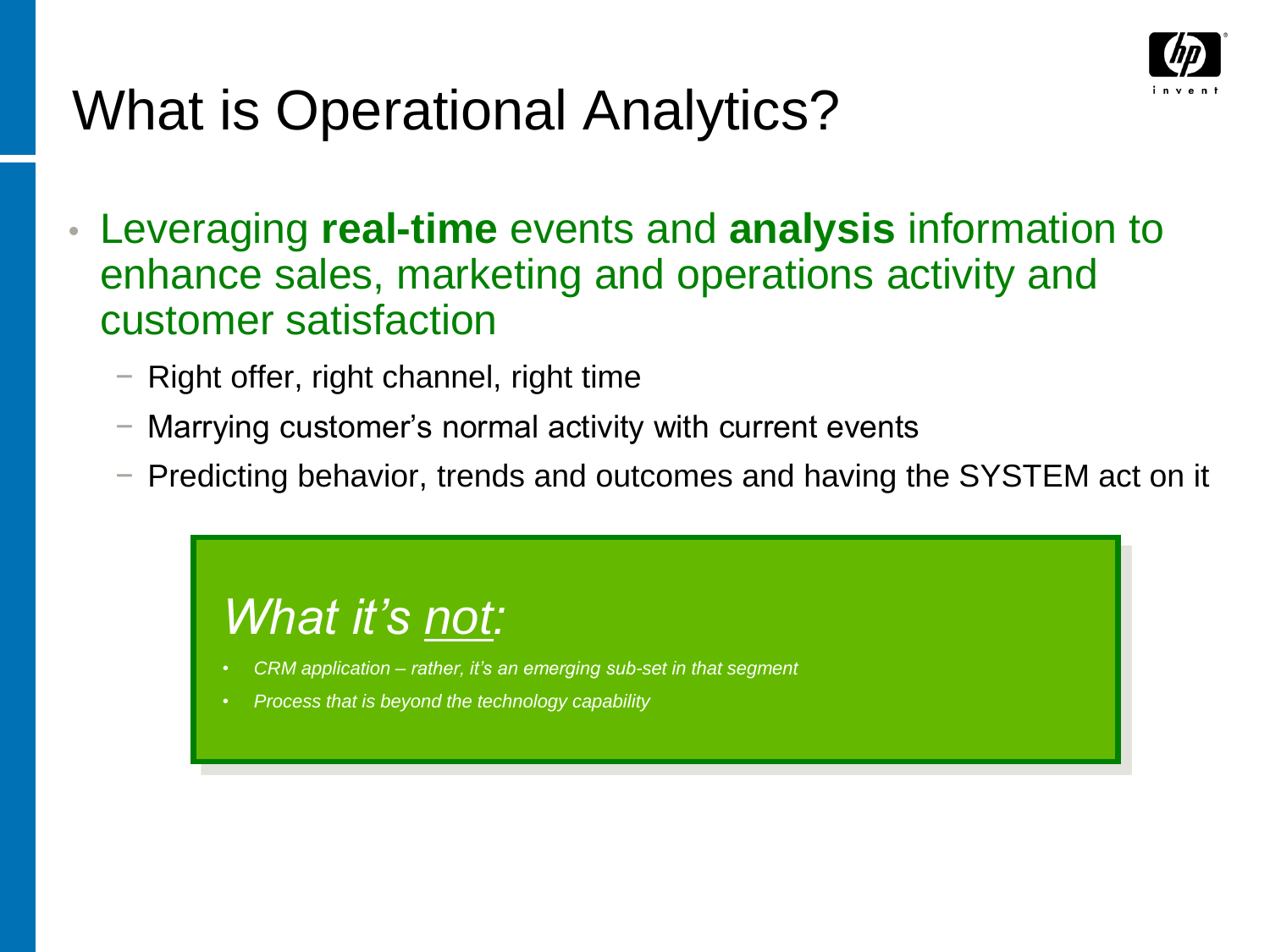

### Examples of Operational Analytics

• Sales

- − Script writing change. System automatically generate an email to sales rep when a Doctor script writing habit changes.
- − Sales territory tracking. System generated email and territory mapping report when a sales rep covers less territory stops than trend (GPS based).

#### • Managed Markets

- − Patient Adherence. Alert to appropriate team when statistics indicate managed market dipping in patient adherence. Triggers managed market consumer education.
- − Insurance reimbursement. Alert to change in sales trend at the insurance company, geographic territory level. Alert trends future revenue loss.
- **Clinical** 
	- − Scenario analysis alert (Chaid, K2); based on full knowledge base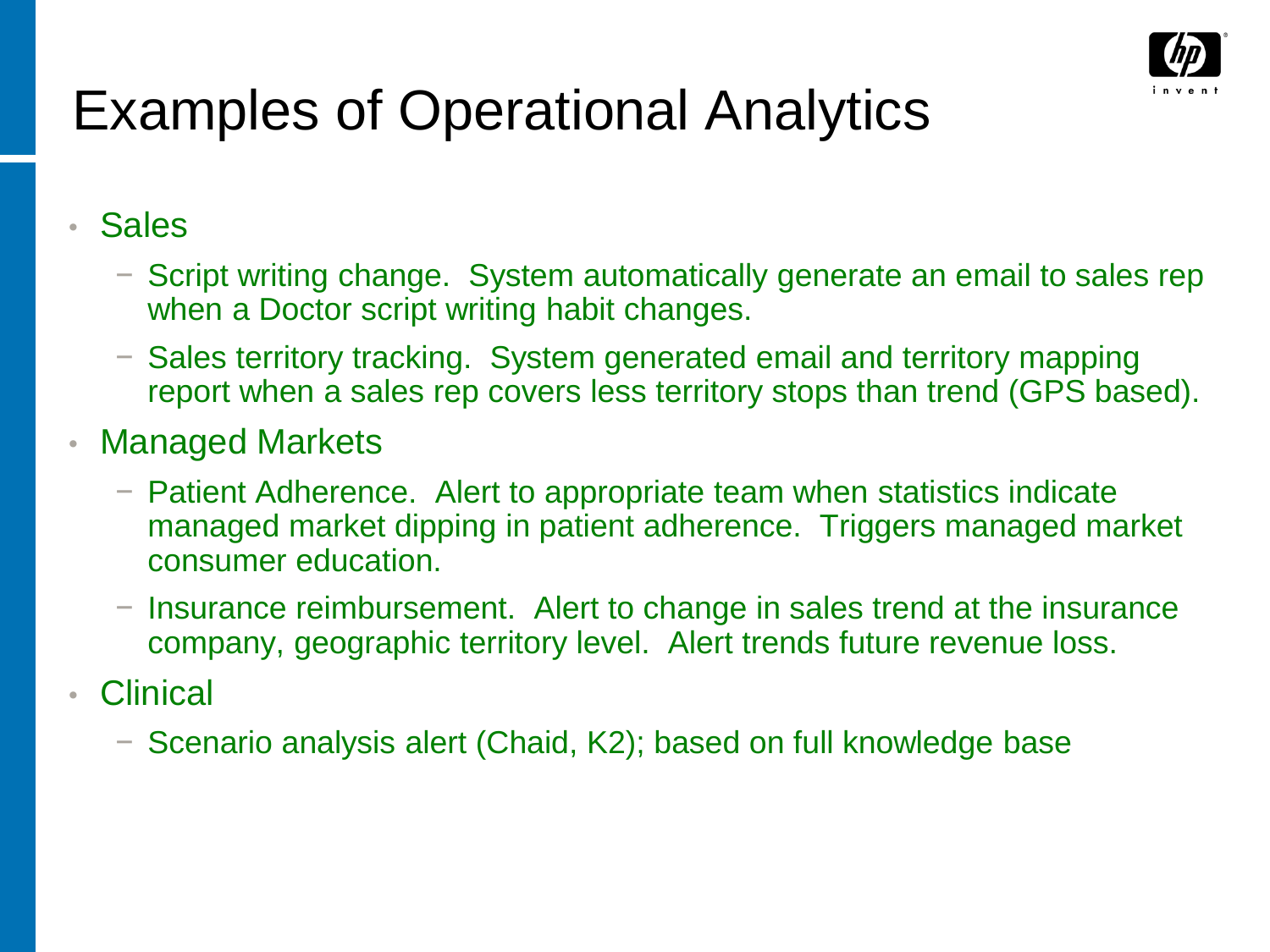

### Approach to Operational Analytics

*Simplify your infrastructure and exploit insights*

| Consolidate           | • Centralize data to improve the business experience<br>• Create a single view of the data across lines of business<br>Reduce costs and increase performance                              |
|-----------------------|-------------------------------------------------------------------------------------------------------------------------------------------------------------------------------------------|
| Analyze               | Marry historical trends with real-time transactional data<br>• Understand customer behavior that indicates a specific need<br>• Segment customers and develop a holistic contact strategy |
| <b>Operationalize</b> | Deliver information in real-time across all touch points<br>Target the right treatment, right person, right place, right time<br>Dramatically improve response rates and campaign ROI     |

*Drive incremental revenue through business intelligence*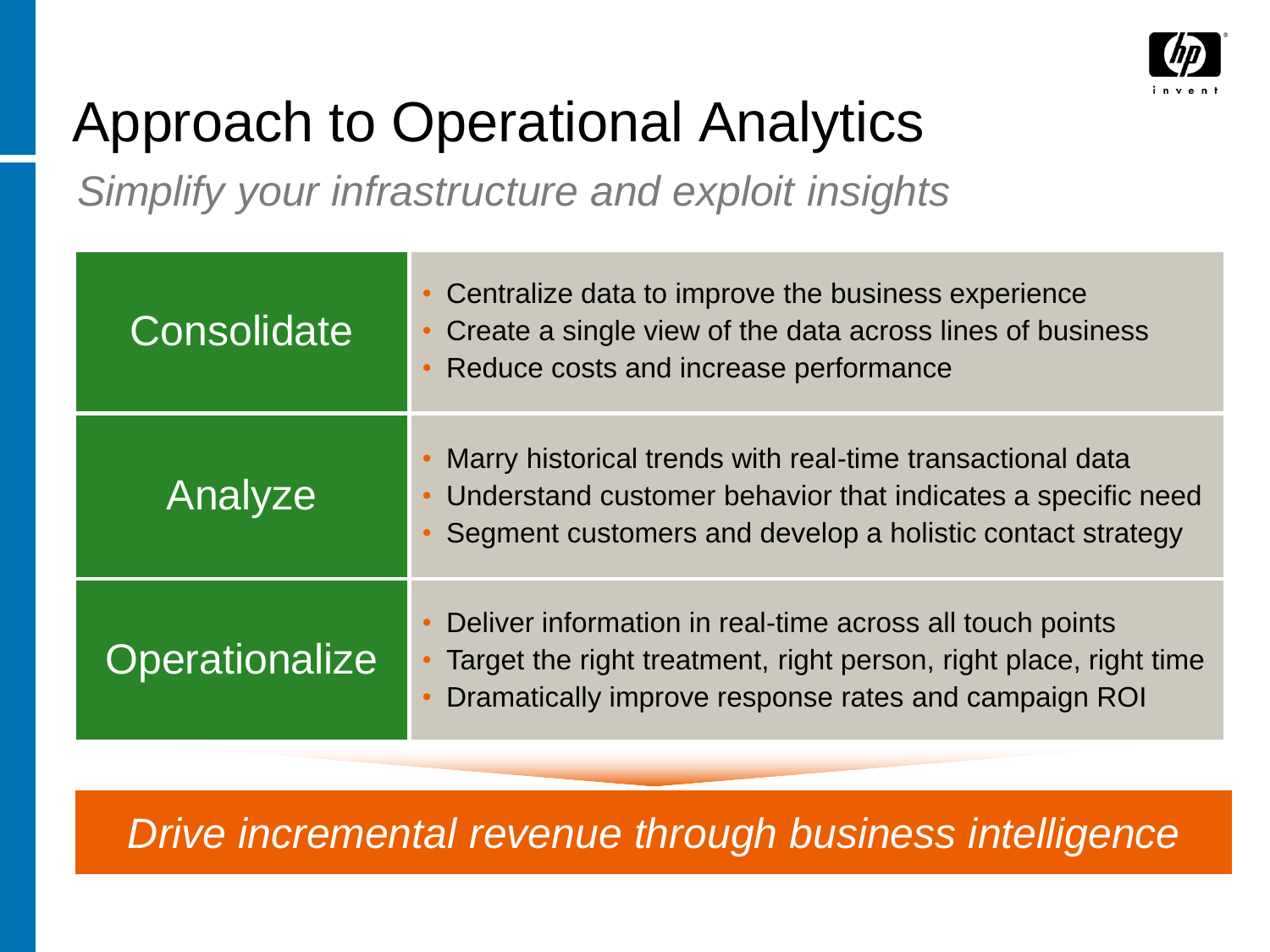

### Customer Concerns (Pain Points)

- Technical
	- − Data load performance results in data latency issues
	- − Query performance issues result in event trigger issues
- Cross-sector
	- − Data mart consolidation
	- − Pro-active and cross-functional analytics
	- − Ability to reduce inventory costs, pro-active supply/demand plans
	- − Profitability by customer, brand, product group, sales org, etc.
	- − Complex financials (multi-country, joint venture, licensing)
	- − Safety data testing and FDA trials
- Specific
	- − Integration of high volume, granular data (demographics, POS, quality) into 'normal' sales and finance reporting
	- − Data history for patient tracking, supply and demand planning
	- $-$  Regulatory requirements (FDA, IRS, SEC, legal, etc.) 6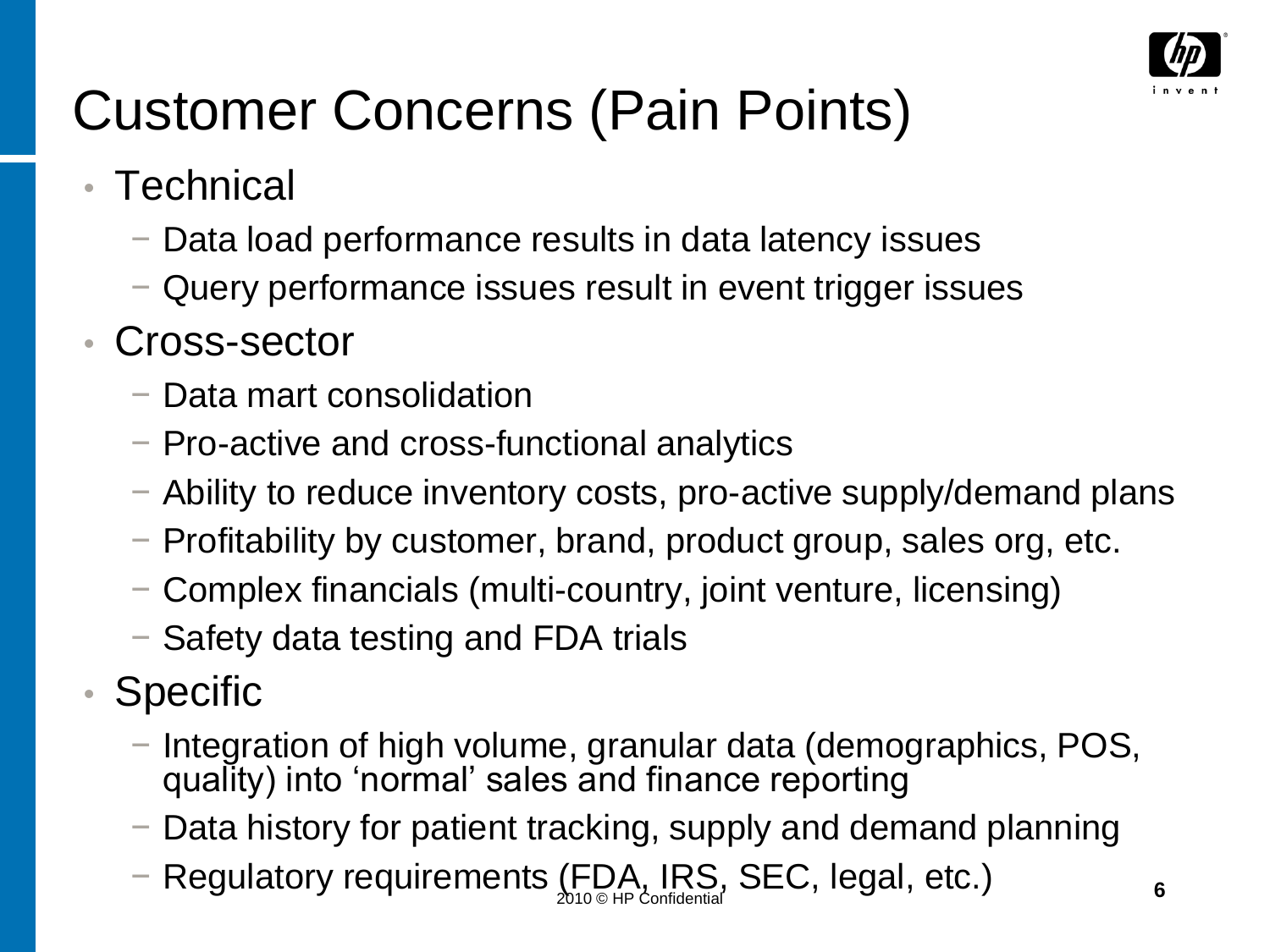

#### Technical Obstacles - Historical

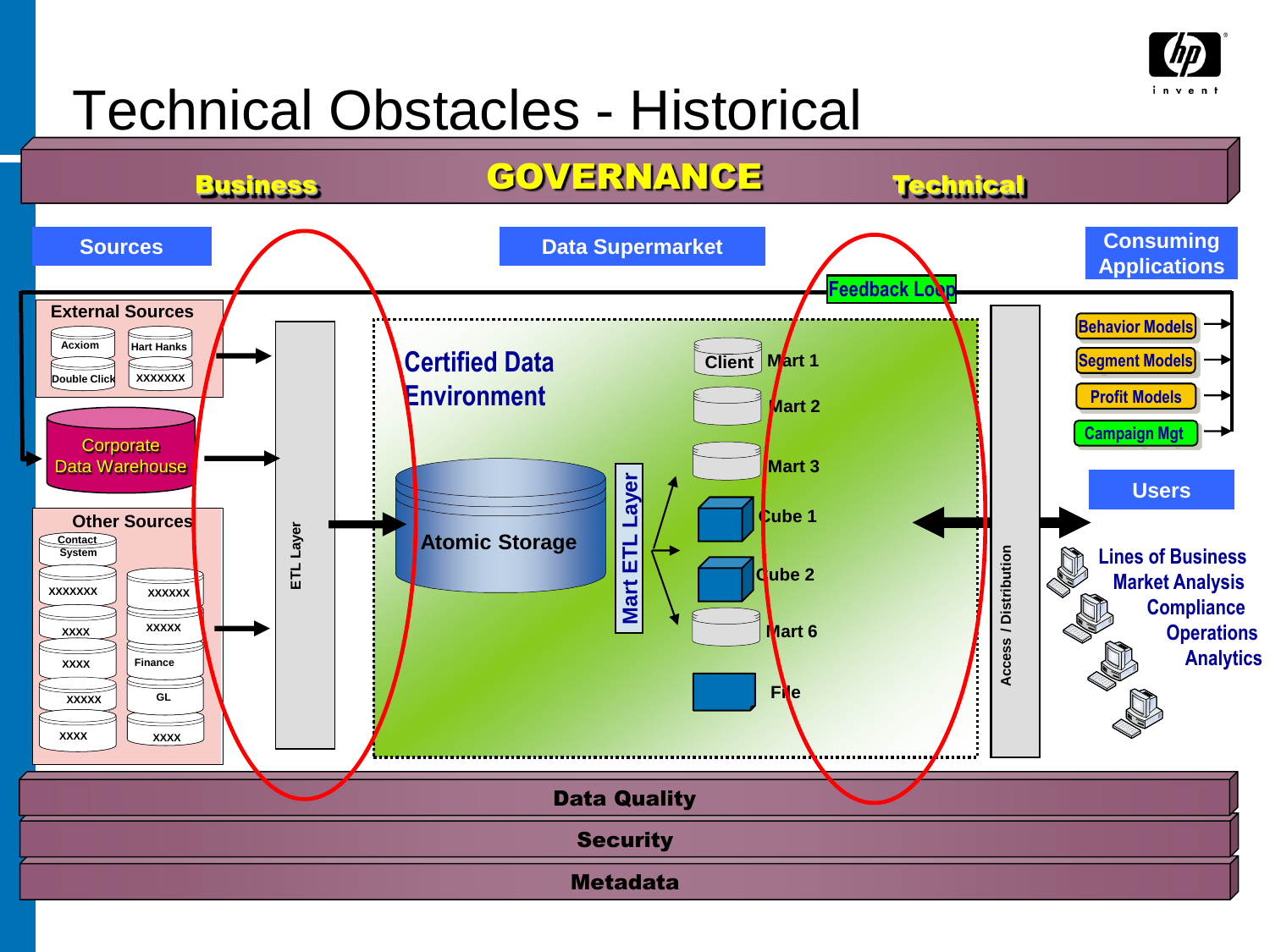#### Performance Obstacle – Data Loads/Real M Time Query**Sales Ops**

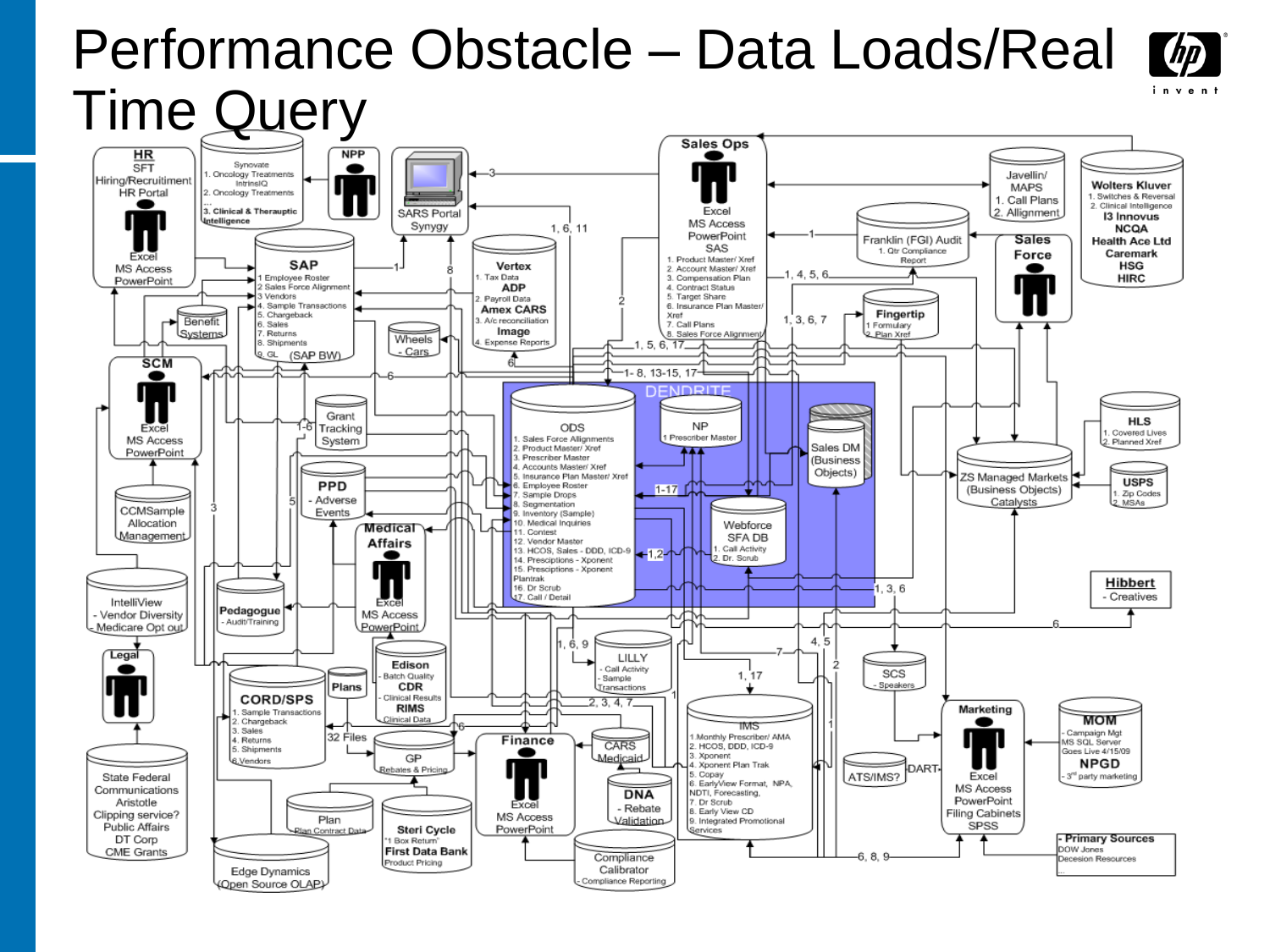# Definition of SMP and MPP. MPP Solves.



- SMP. An acronym for symmetric multi processing.
	- Finite number of CPUs based on capacity of server;
	- − Scales by buying a "bigger box" more CPUs, more powerful CPUs up to the limit of server technology at the time
	- Shares memory and disk.
	- One query is processed as one work package. Single request handled by single CPU
- MPP. An acronym for massively parallel processing.
	- − Infinite number of CPUs
	- Scales by adding "daisy chain" another box/w CPU
	- Does not share memory or disk.
	- − Individual queries are split into multiple work packages that can be processed simultaneously and then glued back together.
	- Single request handled by multiple **CPU<sub>s</sub>**



Source: Giga Information Group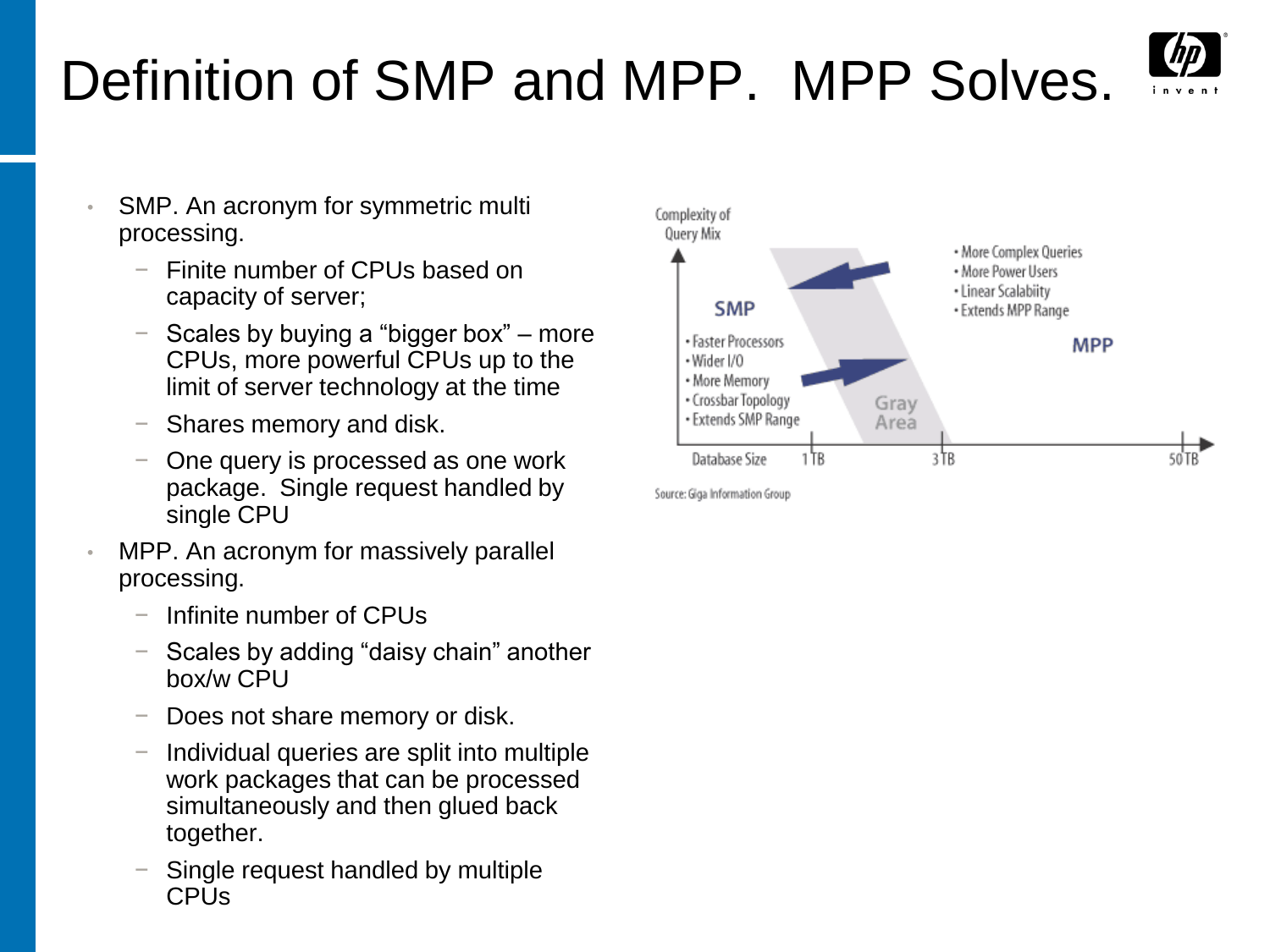# MPP Architecture – Achieve Operational Analytics

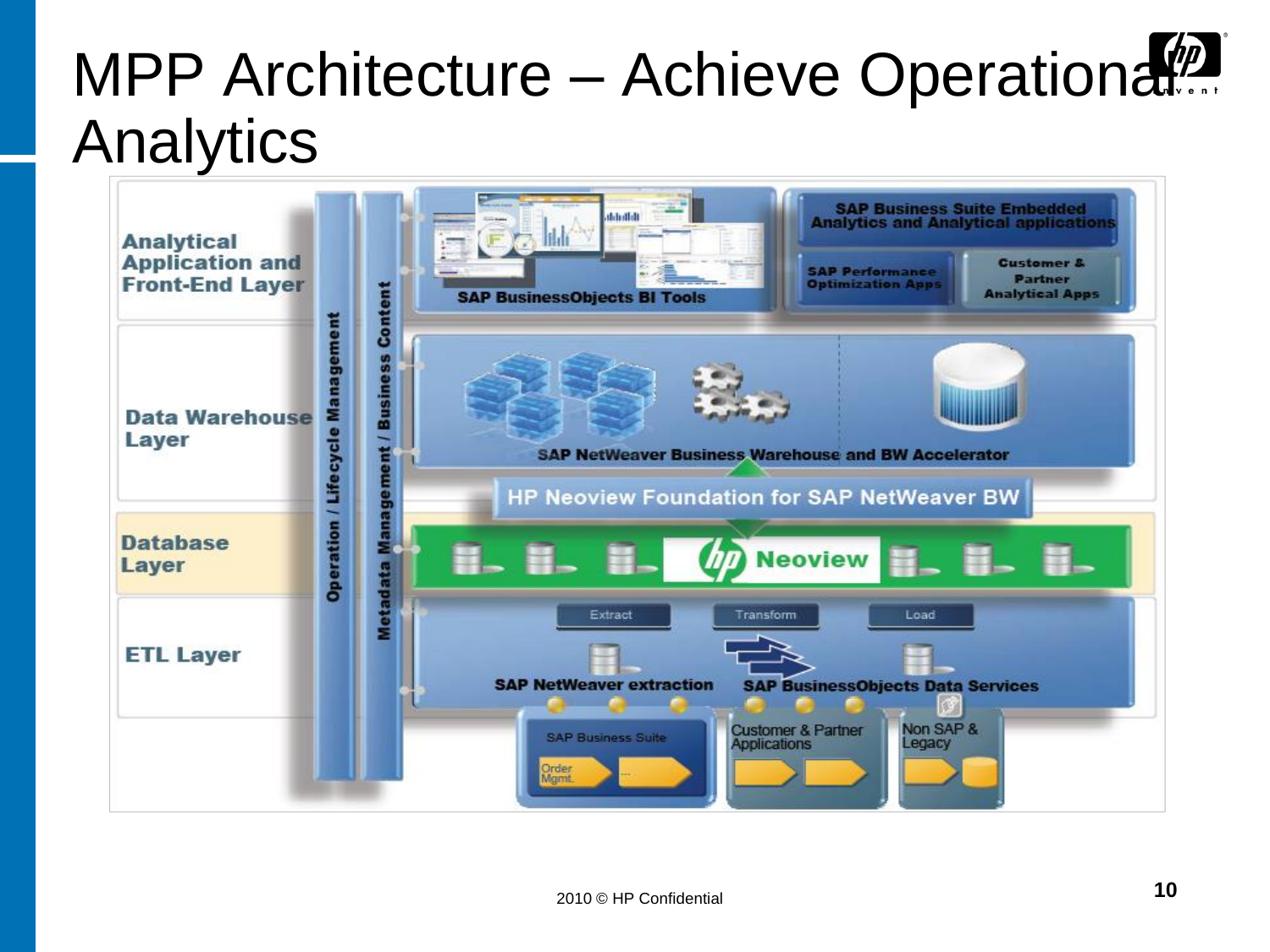

### Customer Value

- *Provides all enterprise data* on a single, scalable MPP platform.
- *Reduce infrastructure and data complexity* with fewer data instances, repositories, staging areas, simpler transformation process.
- *Reduce infrastructure costs* with a consolidate HW and SW infrastructure under one platform.
- *Provide mission critical support* across the business units from a single COE.
- **Lower risk** through a tightly integrated solution supported.
- *Increase load and query performance* by leveraging MPP technology with unlimited scaleability
- *Support more users* with a MPP platform that can handle thousands of concurrent users running variety of queries.
- *Enable ad-hoc queries* with the MPP mixed work -load abilities.

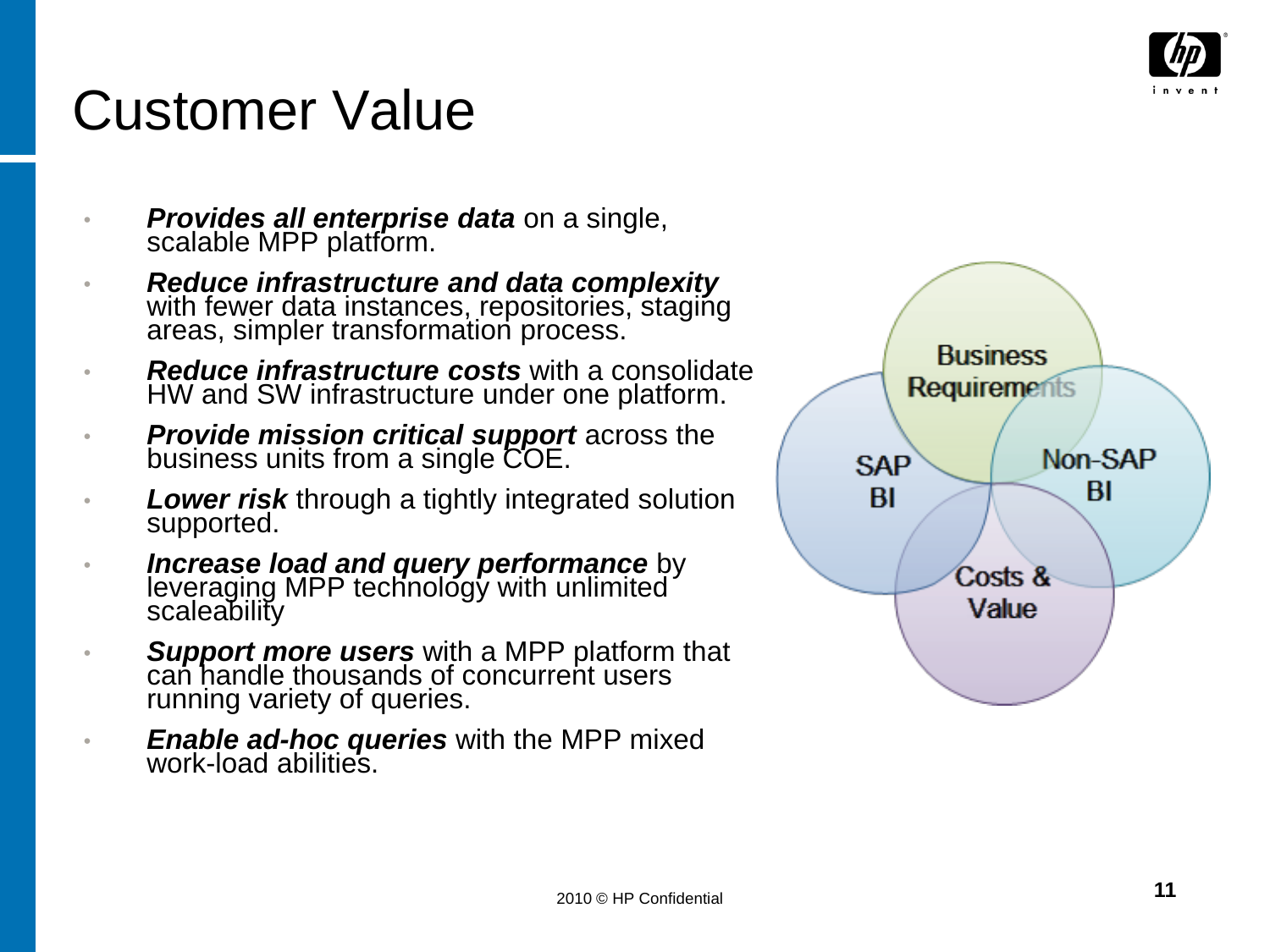### Q & A

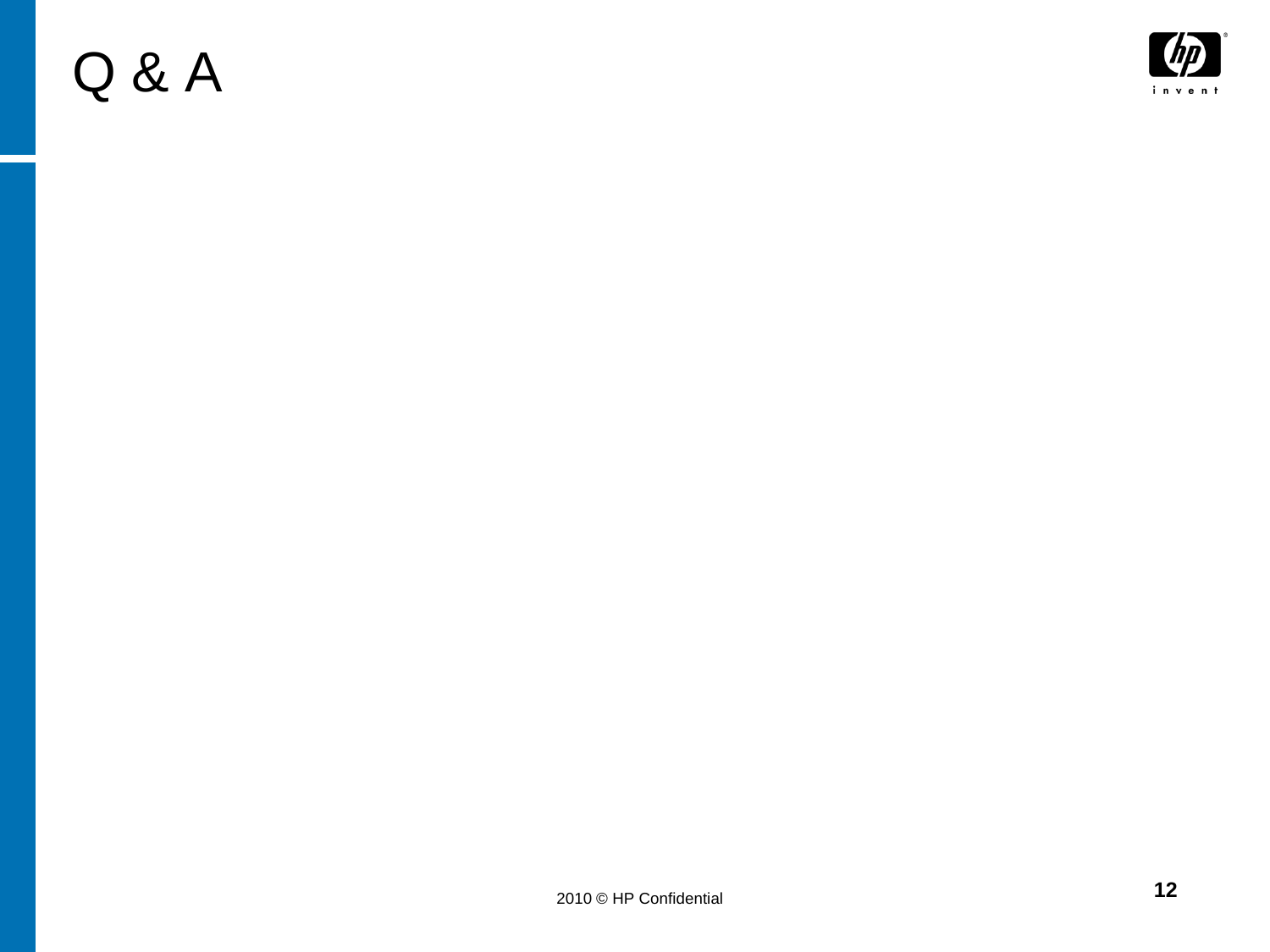### Why SAP BW & HP Neoview?



| <b>HP Neoview + SAP NetWeaver BW</b><br>+ SAP NetWeaver BWA + SAP BusinessObjects                                                                                                                                                                                                                                                                                                                          |                                                                                                                                                                                                                                 |                                                                                                                                                                                                                                                                                |  |  |  |
|------------------------------------------------------------------------------------------------------------------------------------------------------------------------------------------------------------------------------------------------------------------------------------------------------------------------------------------------------------------------------------------------------------|---------------------------------------------------------------------------------------------------------------------------------------------------------------------------------------------------------------------------------|--------------------------------------------------------------------------------------------------------------------------------------------------------------------------------------------------------------------------------------------------------------------------------|--|--|--|
| <b>Data Mart Consolidation</b>                                                                                                                                                                                                                                                                                                                                                                             | <b>Exploding SAP NetWeaver BW</b><br><b>Data Store</b>                                                                                                                                                                          | <b>High-Volume Mixed Workloads</b>                                                                                                                                                                                                                                             |  |  |  |
| Consolidate SAP and non-SAP<br>$\bullet$<br>data into a single enterprise data<br>warehouse (EDW)<br>Expand SAP NetWeaver BW to<br>$\bullet$<br>include EDW for SAP and non-<br>SAP data<br>Leverage existing SAP UI,<br>$\bullet$<br>Connectors, Controls, etc.<br>providing seamless access to<br>Neoview as data engine<br>Leverage BusinessObjects Data<br>$\bullet$<br>Services for enhanced BI value | • Support very large NetWeaver BW<br>instances with aggressive growth<br>forecasts<br>• Provide solution for current SAP<br>NetWeaver BW customers whose<br>requirements have changed or<br>expanded<br><b>SAP NetWeaver BW</b> | • Support vertical industry<br>solutions requiring high volumes<br>of real time data<br>Demand Signal Repository for<br>Retail and CPG<br><b>Smart Grid/Smart Meters for</b><br>Utility Industry<br>Leverage both SAP and non-<br>SAP data to deliver on vertical<br>solutions |  |  |  |

**Flexible delivery options: onsite, managed, hosted**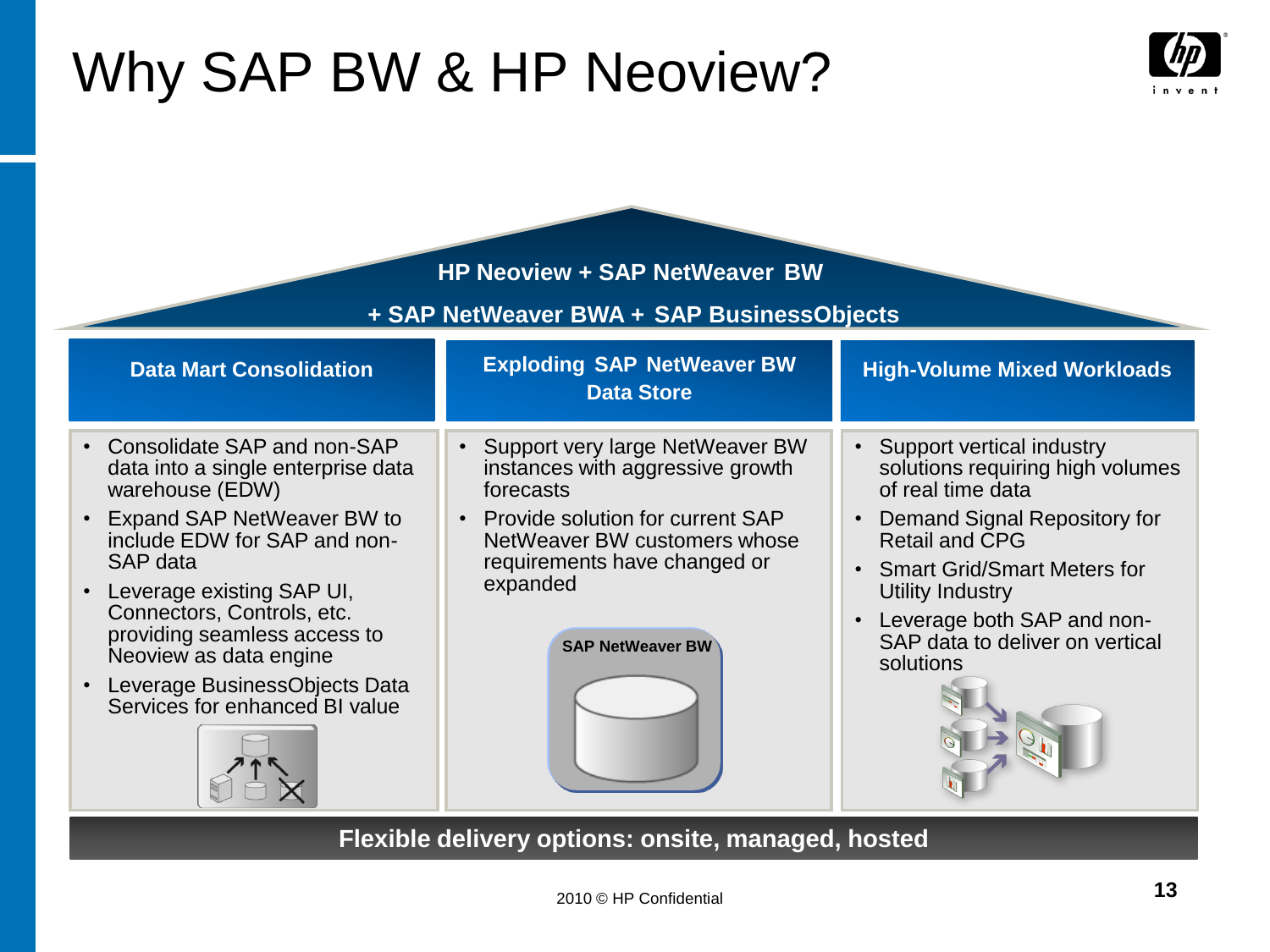# *Event-based Marketing Solution Components*





| Data intelligence                      |                                                           |                                              |  |  |
|----------------------------------------|-----------------------------------------------------------|----------------------------------------------|--|--|
| Offer management                       | <b>Customer intelligence</b>                              | Analysis<br>services                         |  |  |
|                                        |                                                           | Corporate &<br>compliance<br>reporting       |  |  |
| Multi-channel marketing                | Marketing optimization                                    | <b>Business</b><br>performance<br>management |  |  |
| <b>Marketing automation</b>            | miniten<br><b>Business intelligence</b>                   | Single view<br>of customer<br>& product      |  |  |
| Analytics                              | Know                                                      |                                              |  |  |
| Segmentation<br><b>Propensity</b>      | <b>Behavioral Analysis</b><br><b>Transaction Analysis</b> | your<br>customer                             |  |  |
| Lifetime value                         | <b>Event Analysis</b>                                     | Profitability                                |  |  |
| (LTV)<br><b>Treatment Strategy/ROI</b> | reporting                                                 |                                              |  |  |
| Treatments/campaigns                   |                                                           |                                              |  |  |
| B                                      |                                                           |                                              |  |  |
|                                        | Custome.                                                  |                                              |  |  |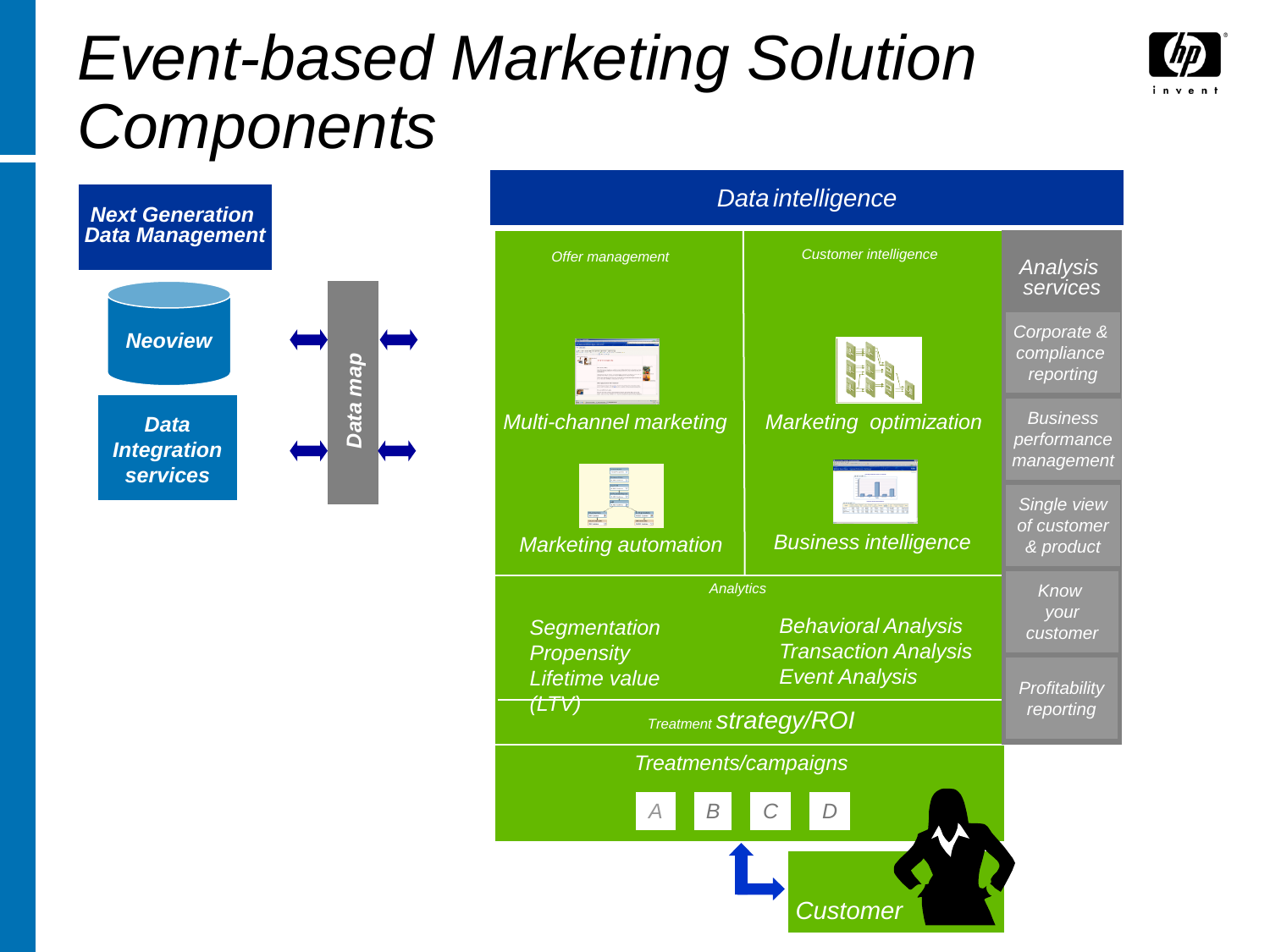

### Consolidate customer data

- Rationalize silo'd customer information across the enterprise
- Reduce your technology footprint to decrease operational expenses
- **Streamline** management and improve efficiency

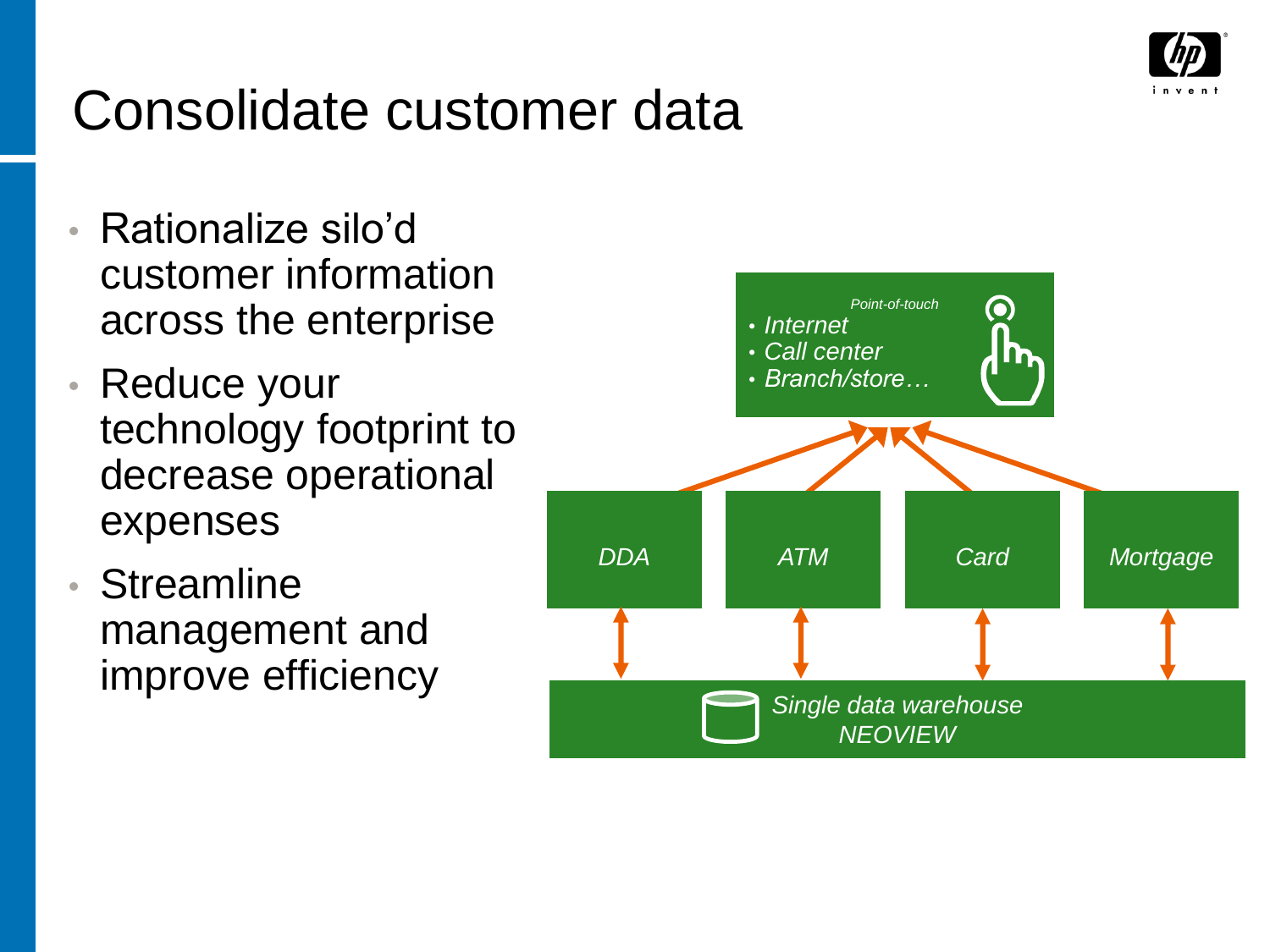

### Analyze customer behavior

- Create predictive models based on past activity
- Segment and target customers based on propensity
- Develop a holistic, customer-centric contact strategy across all lines of business

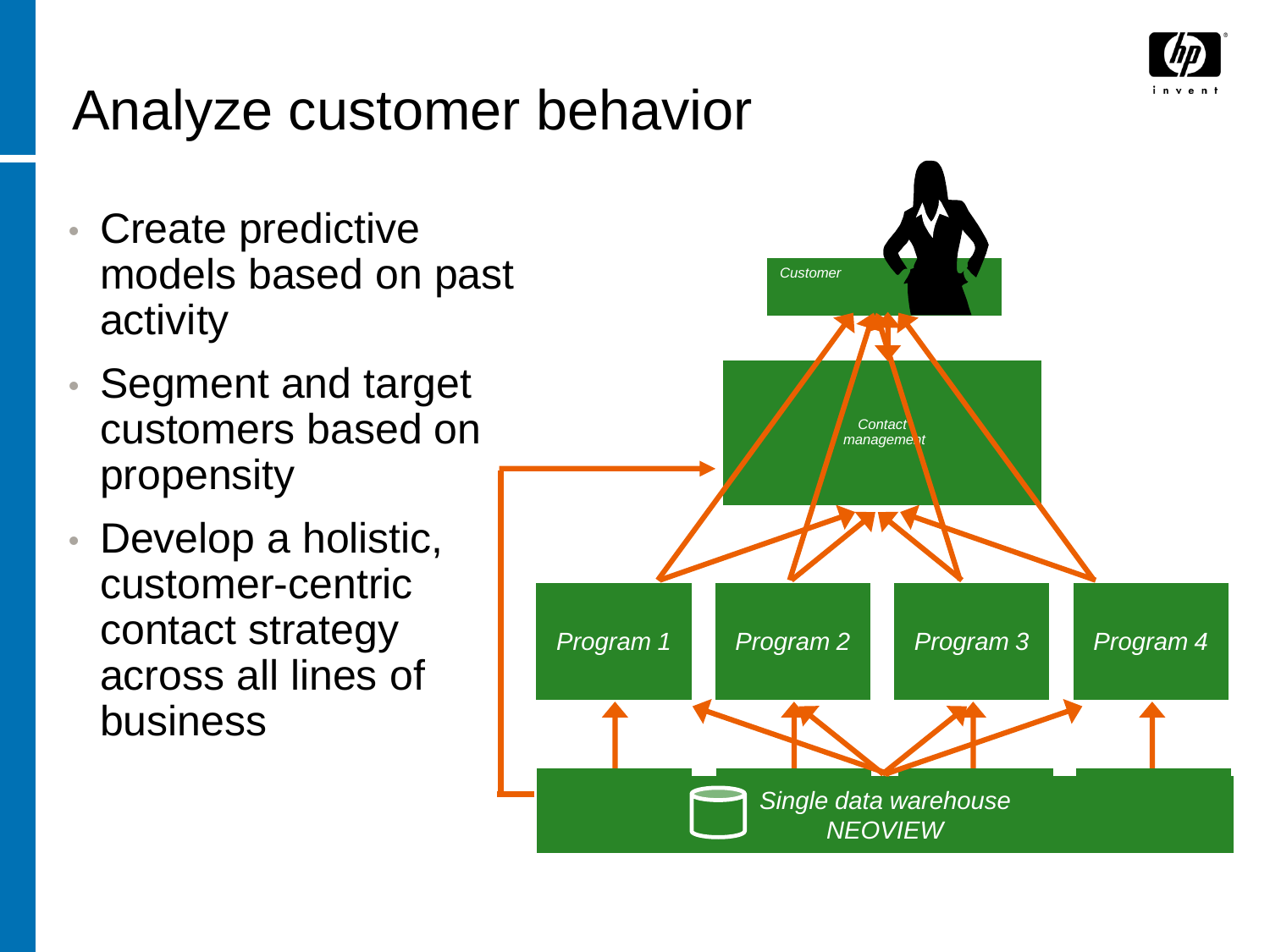

### Operationalize customer insights

- Drive business growth with highly effective, targeted communications
- Arm representatives with the information they need to transform issues into opportunities
- Increase customer satisfaction with timely, relevant communications that add value